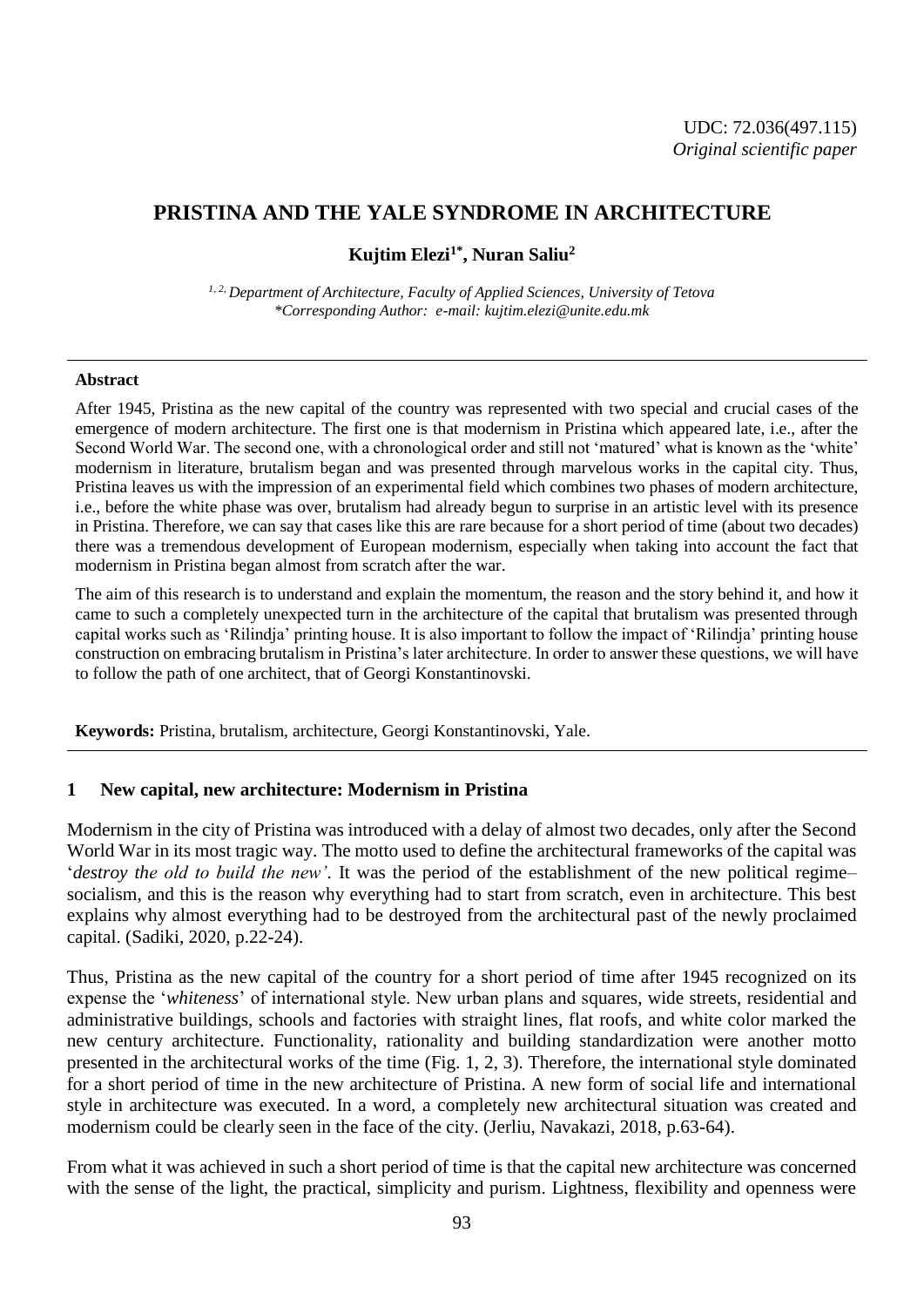associated with the newly used slogan: rationality, functionality, and standardization. All of this lead to liberation from the weight of the traditional architecture.







**Figure 9**. Pristina before 1950 **Figure <sup>10</sup>**. Pristina, urban plan of 1953 **Figure <sup>11</sup>**. Pristina- destroying the old to build the new (modern) architecture

Moreover, modernism also meant the creation of a new unified metropolitan culture. A notion like this clearly implies the dominance of modernism programmatic concept. Rationality and functionality were qualities that were given first priority. In this aspect, they both were interpreted in a broad sense: as a culture that anticipated a future society, rationally (newly) organized, made up of people with equal rights and common interests, and known as 'brotherhood'.



**Figure 12**. Modernism in Pristina, streets and square

Generally speaking, the capital's architecture was now new and quite different compared to the one from a decade earlier. (Fig. 4) The contrast with tradition was enormous, the rejection of ornament and the use of flat roofs, concrete, glass and white color pointed to a deliberate tendency toward innovation, as do the employment of industrial construction techniques, functional floor planes and high quality of fittings. The new architecture achieved to create a relation between the interior and the exterior, and private space was matched with the public realm.

In conclusion, the newly created architecture in Pristina was almost radical in terms of its design; it was able to present a number of salient features that were fundamental to the work of avant-garde architects in general. Flexibility, mobility and dynamism, for instance, as essential elements in Bauhaus concept of modern architecture were to blame for the totally new look of buildings in the capital.

### **2 Konstantinovski and the Yale Syndrome**

Let us say that fate was on the side of the technical director of 'Rilindja' printing house– Ali Govori (Konstantinovski when interviewed) in the early 70s, who while searching for a serious architect to design the printing house building ended up in the "UNDERGROUND" office of the famous architect in Skopje Georgi Konstantinovski.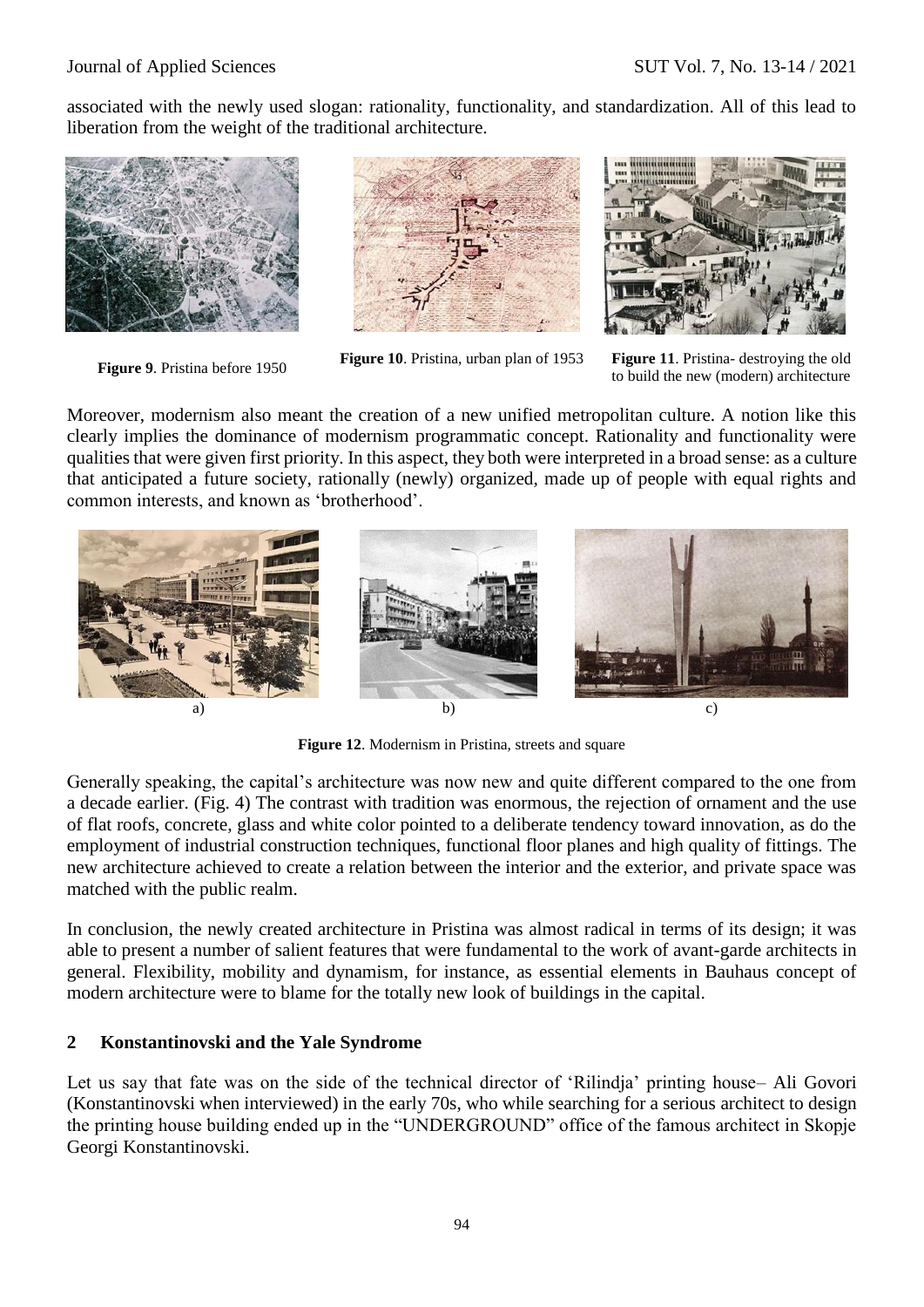Georgi Konstantinovski had completed his Master's degree in Architecture at Yale University in 1965 under the tutorship of Paul Rudolph and Serge Chermayeff. On the other side, visiting and studying the work of Luis Kahn and also working shortly for I.M. Pei would be too, quite an experience for the young Konstantinovski during his stay at Yale School of Architecture. All of these experiences were of a tremendous importance in his educational path. On his return to Skopje, as he later admits, his aim was to introduce new ideas he had learnt from Rudolph, Chermayeff, Kahn and I.M. Pei. (Lozanovska, 2015, p.149-150).

Konstantinovski was influenced by Paul Rudolph building designs that respond to light and shade. He admired Rudolph because he thought that Rudolph sublimated ornament into the very surface of the buildings. The hammered surface at A&A is indeed a type of built-in ornament or decoration. We can see that Konstantinovski started to follow his steps later into his buildings. Konstantinovski acquired from Rudolph the well-known motto: 'monumentality, symbolism, decoration and so on-age-old human needsare among the architectural challenges that modern theory has brushed aside.' Following Rudolph, we can see that Konstantinovski's brutalism is not about the frank expression of structure and materials as described by Banham and practiced by LC. (Banham, 1966, p. 32). Rudolph's brutalism should be seen as an expression of hyper-masculinity, it is the working up into form of anxieties about methods of architectural representation and competition with other forms of modernism. Konstantinovski did the same with his buildings (Fig.5). (Elezi, Saliu, 2019, p.188).



**Figure 13**. Similarities between AA School of Architecture (a., c.) and Konstantinovski's City Archive 1966 (b., d.)

Influenced by the socio-architectural approach of Chermeyeff, Konstantinovski's (later) buildings produced a new social agenda in both plans and forms. From Chermeyeff he learnt the power of design purpose, highlighted in a socio-political local context that can easily elide disciplined commitment, architecture that presents an image of permanence and monumentality.

In the same year at Yale University, he regularly visited Kahn's Yale Art Centre in 1951. The modernist principle of the exterior expression of the structure and functional planning, plan clarity, spatial sensibility, the purpose of the building which is demonstrated through its form, the relation of individual/collective ideology of its socio-ethical program were some of the details that Konstantinovski learnt from Kahn. Looking to explain Kahn's words 'Silence and Light,' Konstantinovski became familiar with the meaning of joy, touch, sight, intuition, order, singularity, space, place, form, design and plan.



**Figure 14**. Luis Kahn and Georgi Konstandinovski: "Form and Plan"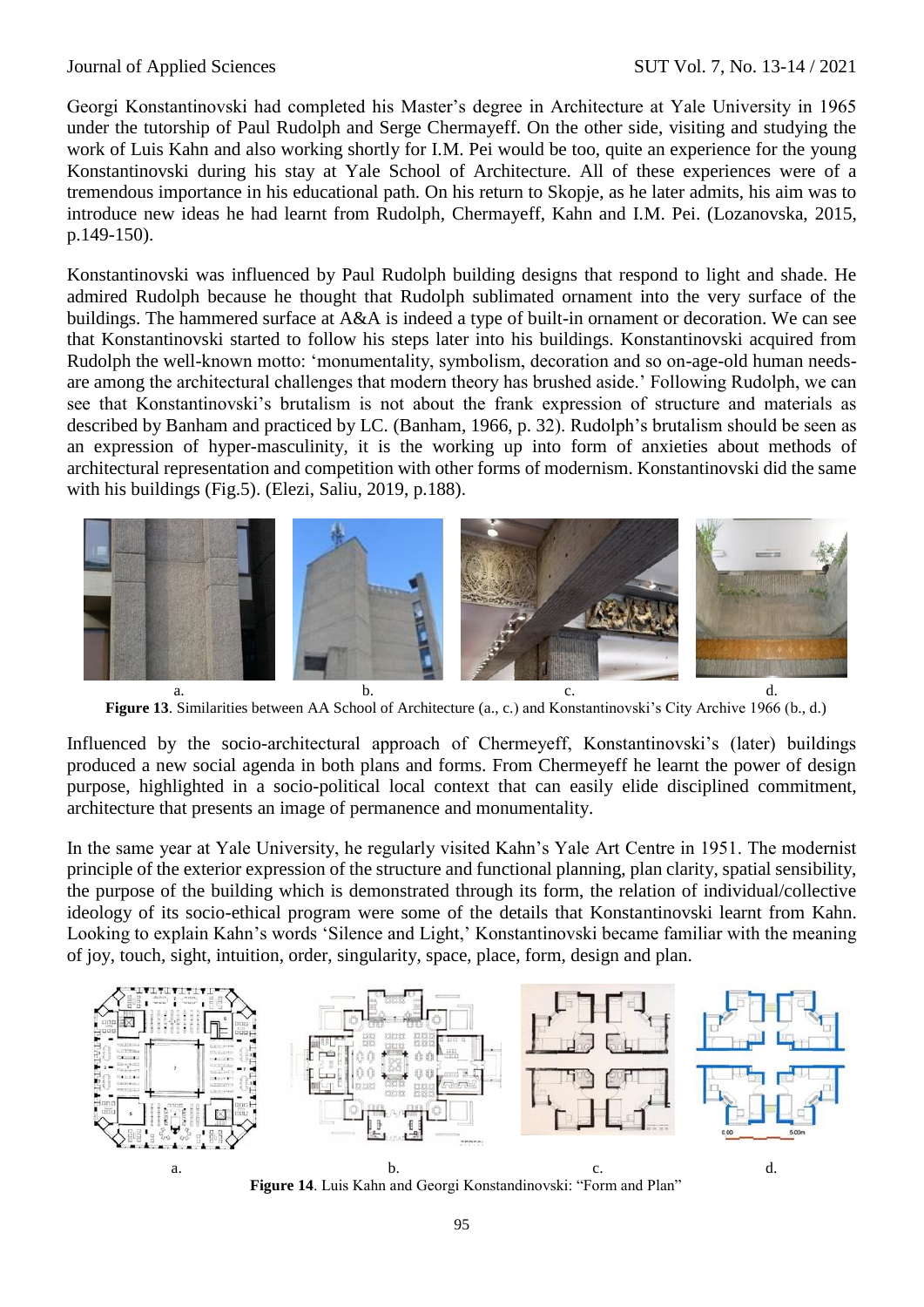Kahn impressed him also with: monumentality, the relation between structure and space, up to shape architecture of light and shadow, and inspired compositions in the poetics of action, in the end to be able to hear the voice of the silence. Konstantinovski orients his work towards Kahn and is influenced by the Yale Art Center. Inspired by Kahn, Konstantinovski aimed toward clarity of the plan. (Fig. 5a,5b,5c,5d). He frames a discussion of his work through Kahn, noting his modernist principle of the exterior expression of the structure and functional planning, whereby the purpose of the building is demonstrated through its form.

After his graduation Konstantinovski worked for Pei, also in awe of Kahn. This is not an exact logic or trajectory regarding how Konstantinovski's architectural ideas evolved, but an index of interests and, as Banham points out, brutalism relations appear because similar preoccupations and interests captivate architects, even if they are in different parts of the world. Working for I.M. Pei in New York, he learnt that architecture is an imaginative synthesis of cultural and political aspirations, and that buildings should be known for the great monumentality, drama and unity, along with their ability to provide a strong focus of the symbol of the city itself. Following Pei, Konstantinovski tends to achieve subtexts of culture memory, history and myth. (Elezi, Saliu, 2019, p.189).

Educated with ideas from Yale School of Architecture, Konstantinovski's comeback marked a new era of creating the architecture of Skopje. The first two buildings that appeared from that 'educational spirit' were the 'Archive Building' (1966) and the 'Goce Delćev Student Dormitory' (1969).

The 'Archive Building' (Fig.7) was Konstantinovski's first large-scale experiment with highly textured surfaces. After it was constructed, it was immediately recognized for its strong urban presence, expressionistic gestures and labyrinthine interiors. It highly announces a new dimension of spatial layering in the form contradiction and its effect on the internal spatial geometry, and it presents a strong conceptual agenda, a spatial concrete structure, and a high standard. It is composed of separate components that constitute the total image, immediately affective, even if complex: the total and articulate image can be first understood as presence in this context equals institutional legitimacy, a will and capacity to manifest existence in concrete terms.





**Figure 15**. City Archive Building, 1966 **Figure 16**. Student Dormitory "Goce Delcev, 1969

At 'Goce Delćev Student Dormitory,' (Fig.8) Konstantinovski tends to present a strong image of permanence and high scale of monumentality. Its towers, bridges and silhouette of balconies represent brutalism projecting a brave future of significant architecture shape. It is more than clear that being influenced by the socio-architectural approach of Chermayeff, Konstantinovski's Dormitory produced a new social agenda in both plan and form. For example, four rooms come off their own corridors, creating social neighbor spaces. In contrast to this spatial program of modesty and restraint, the bridges between the towers recall a glamorous and hedonistic side of architecture. Such a preoccupation for the spatial program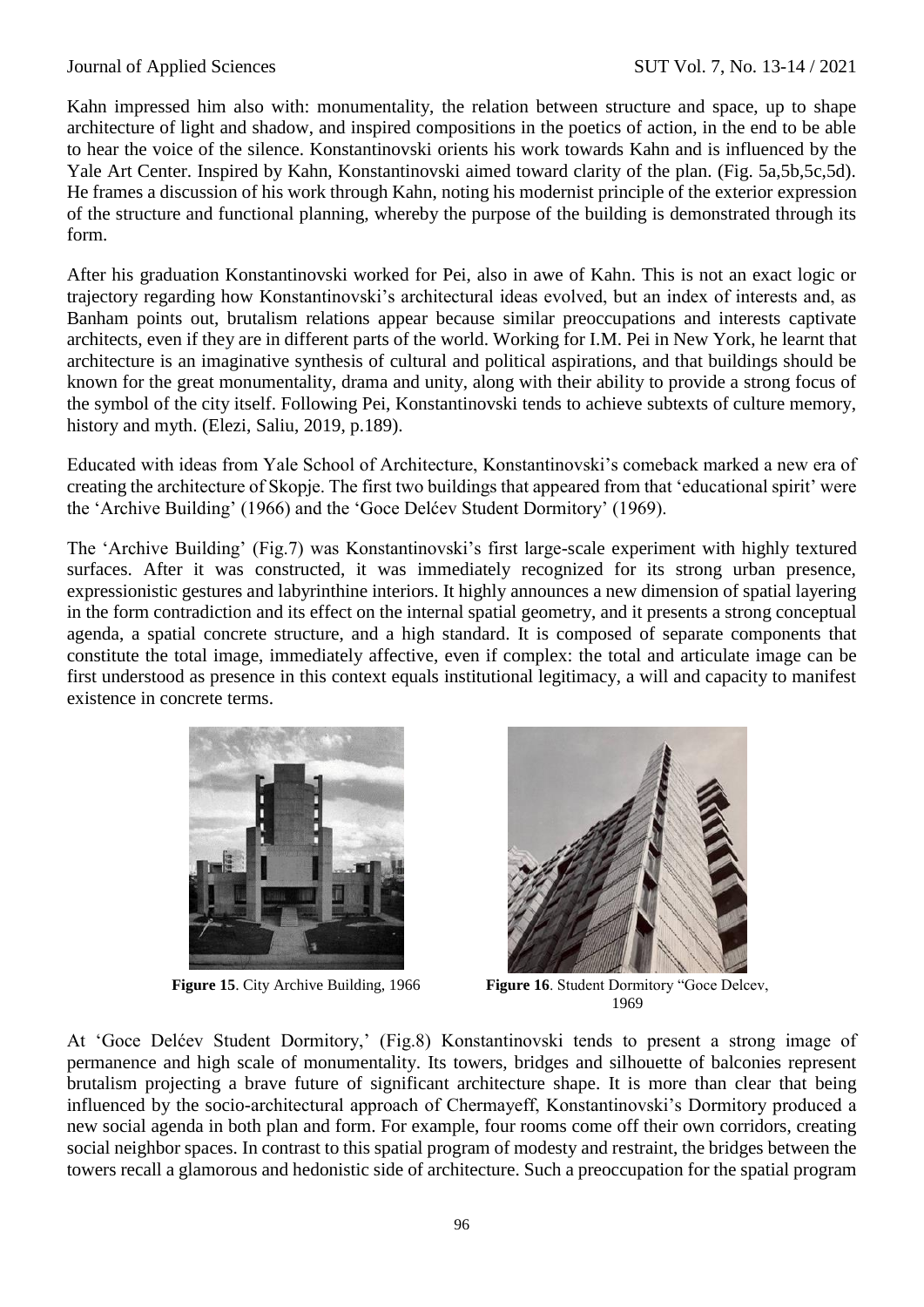is part of the socio-architectural intentions and contributes to the theories of ethics in relation to brutalism in Skopje. (Lozanovska, 2015, p.150-151).

With the two buildings 'The Archive Building' (1966) and the 'Goce Delćev Student Dormitory' (1969), Konstantinovski made his most important step in his career. He introduced (to the public for the very first time) and established (through his early work) the so-called Yale syndrome in the process of architecture design.

# **3 The Yale syndrome affects Pristina: 'Rilindja' printing house building**

The technical director, through Konstantinovski's commitment to design 'Rilindja' printing house, not only found one of the best architects in the region and beyond, but made the Yale syndrome possible through him in making modern architecture take place in Pristina. Konstantinovski is the one to blame that the Yale syndrome occupied Pristina right after Skopje.

The 70s are considered to be the years of an economic, cultural, educational, political and administrativelegal 'boom' for Kosovo. As a result, the same achievement would necessarily be required to find a place in the architecture of the future. The image of a new society advanced in the last two decades. It had to be created and presented through architecture. Therefore, for new architectural projects, those in charge would be committed to hire proven professionals, as was the case with the request to design the 'Rilindja' printing house and the commitment of Georgi Konstantinovski to design it. Konstantinovski was already a wellknown architect, and he was known to the public as "the form-giver" of modern architecture. He epitomized, gave shape and transformed modernism with his two buildings years back in Skopje. In the end, he had brought a new spirit in the creation of architecture in the region.

Konstantinovski received commission for 'Rilindja' (1972) as a result of his work 'The City Archive' (1966) and 'Goce Delćev Student Dormitory' (1969). As he had explained years later, he showed interest in building 'Rilindja' because it was a tall building- a building type he found compelling. (Fig. 9, 10, 11).





**Figure 17**. City Archive Building, 1966 **Figure 18**. Student Dormitory "Goce Delcev, 1969



**Figure 19**. Student Dormitory "Goce Delcev, 1969

Konstantinovski's large-scale concrete 'brutalist' building in Prishtina, with its corrugated concrete surfaces, was celebrated by critics as a breakthrough of modernism. In his new 'Rilindja' building he advocated a heroic approach to modernism that extolled individuality, aesthetics and creativity. Here he cultivated the idea that architecture should be saved from the monotony of the international style by reintroducing subjects such as: monumentality, the heavy, decoration and symbolism. He goes on to improve modernism by "humanizing" it, answering the critiques, say that of Aldo van Eyck. He achieved this with 'human scales' suspended ceilings and placing office desks near windows, and such an act of humanism in architecture is explained in the employee buffet and the way of sitting in front of the desk, which by looking outside offered relaxation, and in terms its location (sitting) you get the impression that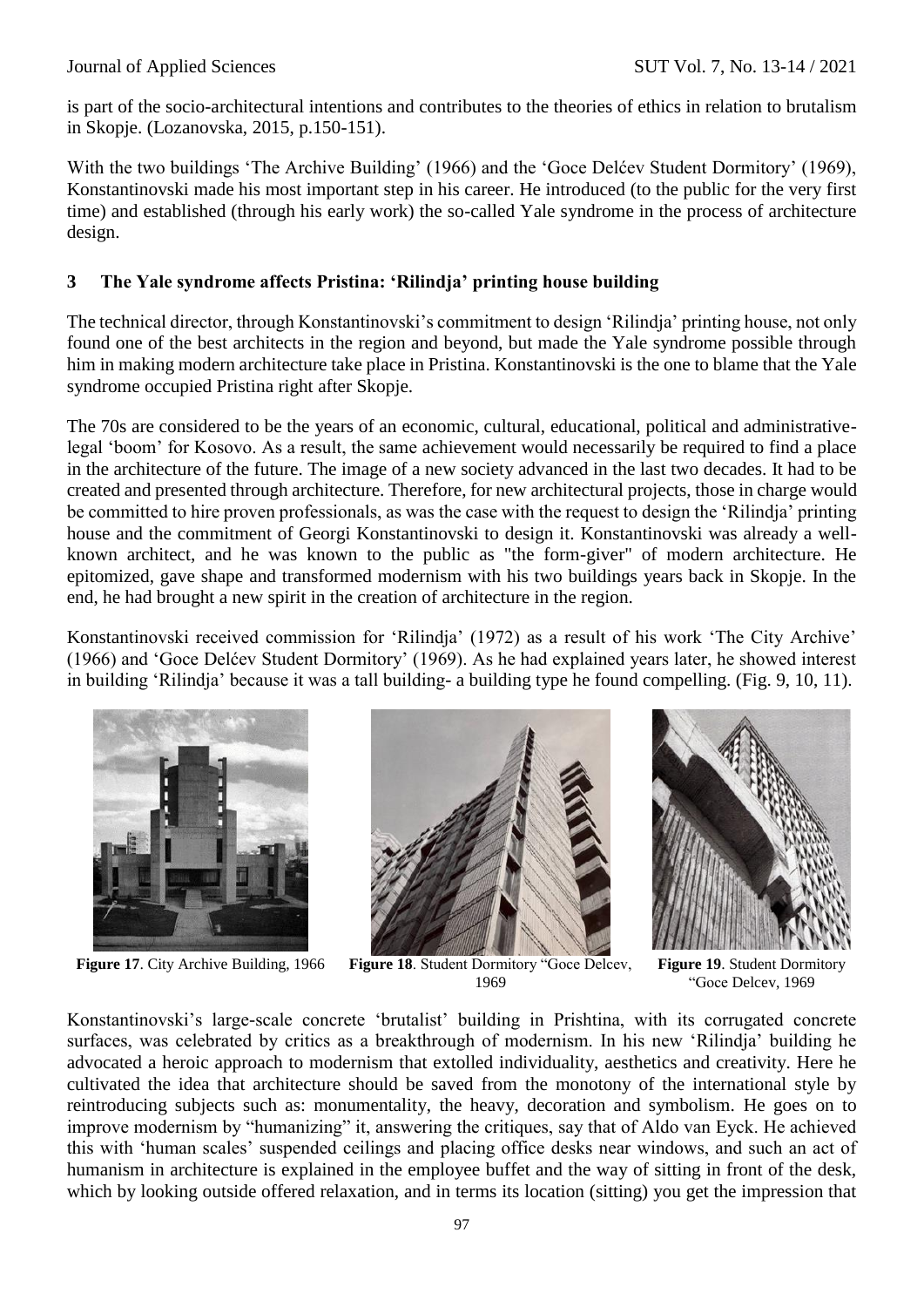you have not left work. In this case, this meant taking into account the scale of human body and psychological reactions to form and space. In doing so, he reacted against the objectivity of Bauhaus's functionalist-based teaching and of the international style, instead of adopting a subjective approach that reflected his own point of view and was intended to affect the user physically and emotionally. Many modernists believed in transforming the society through architecture, but they saw this as a collaborative rather than an individual effort. Konstantinovski would choose his individual path to do so. (Fig.12).



**Figure 20**. Floorplans of Rilindja, 1972 – Large scale building, producing monumentality and the heavy

Monumentality in architecture, a subject with which modernism has long struggled, was explored by Konstantinovski as well. The big, tall, heavy and dynamic 'Rilindja' building ushered in the concrete monumentality that became known as brutalism. Many other later colleagues achieved a similar type of concrete expression in the 1970s, such as Edo Ravnikar in his 'Technical Faculty Building' (1977) in Pristina, Dragan Kovacević in his 'Public Accounting Building' (1975), as well as Miodrag Pecić at the 'Albanian Institute' (1977), but few were as consistent as Konstantinovski in their approach to it. (Fig. 13, 14, 15). He believed that archetypical symbolic forms used at 'Rilindja' building, could, in addition to stimulating emotional reactions, re-establish historical connections to the past. (Elezi, 2017, p.15-19).



**Figure 21**. Ravnikar's Technical Faculty Building, 1977



**Figure 22**. Kovacević's Public Accounting Building, 1975



**Figure 23**. Pecić's Albanian Institute, 1977

Brutalism at 'Rilindja' can be explained as an explicit honesty or exhibition of structure and materials giving buildings an 'as found' aesthetic. 'Rilindja' is a large-scale building remarkable in presenting the power of design, the value of the design concept and the architect's expertise. The clarity of its architectural statement is a manifestation of this agenda and labor. It wants a dignified architecture to instill new ideas about existing, not merely as belonging to a place, but a purposeful presence and a new way of living. The 'Rilindja' building presents an image of permanence and monumentality that has endured a severe lack of maintenance, new ad-hoc structures and changes to the site and context, a building with a rough corrugated texture that generates constantly shifting patterns of light and shadow. Konstantinovski speaks repeatedly about the quality of light on the walls. His building announces a dimension of spatial layering in contradiction to form and its effect on internal spatial geometry. That makes 'Rilindja' building a visual entity that affects emotions. (Fig.16).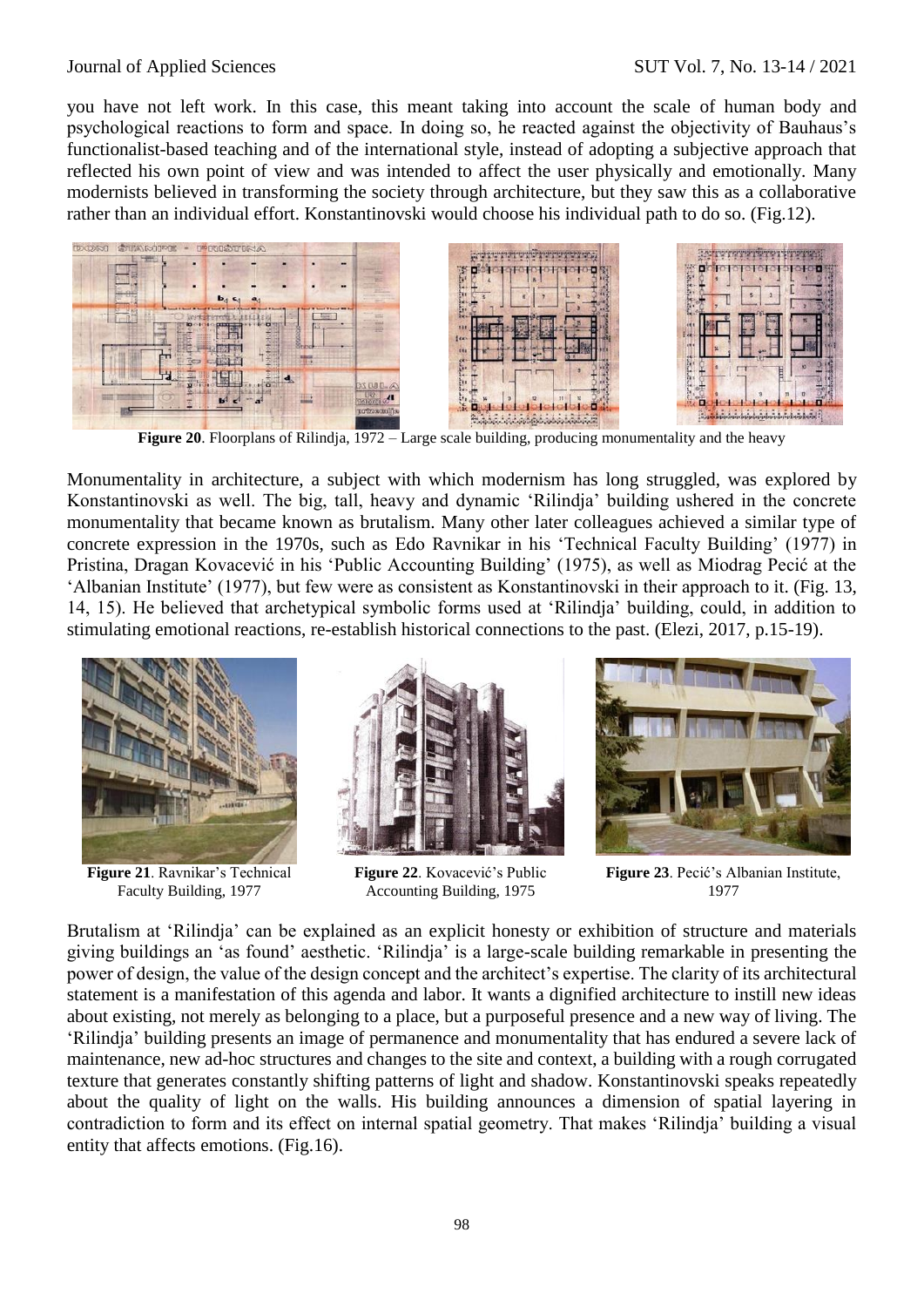Konstantinovski experimented with decoration as well, though virtually prohibited by modernism; it was of great interest to him as early as his career. Decoration, beside monumentality and symbolism were the primary themes that he pursued in 'Rilindja' building. He concentrated in the well-known Rudolphian wall texture décor, where he plays with nature-light and shadow, and material-brut beton. His search for expression may be considered post-war instalment of architecture's much longer engagement with problems of structure, expression, representation and decoration. His search for expression is materially manifested in the movements through space that he choreographed in such structures as it is 'Rilindja.' Konstantinovski attempted to investigate all subjects that concerned him in almost all of his projects. Though it requires lengthy explanation, it is valuable to reconstruct Konstantinovski's formalist point of view. He had a tendency, shared by many in his circle, to see buildings as 'forms' related to other, often disparate forms from architecture and other disciplines. He claimed that his architecture manifested his individuality, another influence from both, Rudolph and Kahn. (Konstantinovski, interview, 2017).



**Figure 24**. Drawings for Rilindja, 1972 – Elevations and perspective view

Inspired by Kahn, Konstantinovski aims toward the clarity of the plan. The interlocking geometry of the 'Rilindja' building is prismatic and objective, resonating with Kahn's geometry/plan critique. Konstantinovski explains his connection with Kahn, noting his modernist principle of exterior expression of the structure and functional planning, whereby the purpose of the building is demonstrated through its form. He wove together the building's structure and its electrical installations into a basket-like white (marble) exterior framework supported at its base by columns with V-shaped form. These were named by Konstantinovski 'symbols of structure,' 'decoration of time', and a facade that is easy to maintain (Fig.17b).



**Figure 25**. Rilindja exterior photos, 1972 – Façade expression and detail

Unlike horizontally-oriented modernist ribbon windows or flat curtain walls, these windows were vertically disposed (like traditional windows) and deeply recessed within the structure's framework. They formed a modular system derived from particular circumstances rather than from dimensions specified by a manufacturer, as was the case with many mass-produced curtain walls. The more closely the tower is studied, the more apparent its complex dialectic becomes - between function and form, construction and ornament, and new technology and ancient forms. He wove together mechanical and structural elements in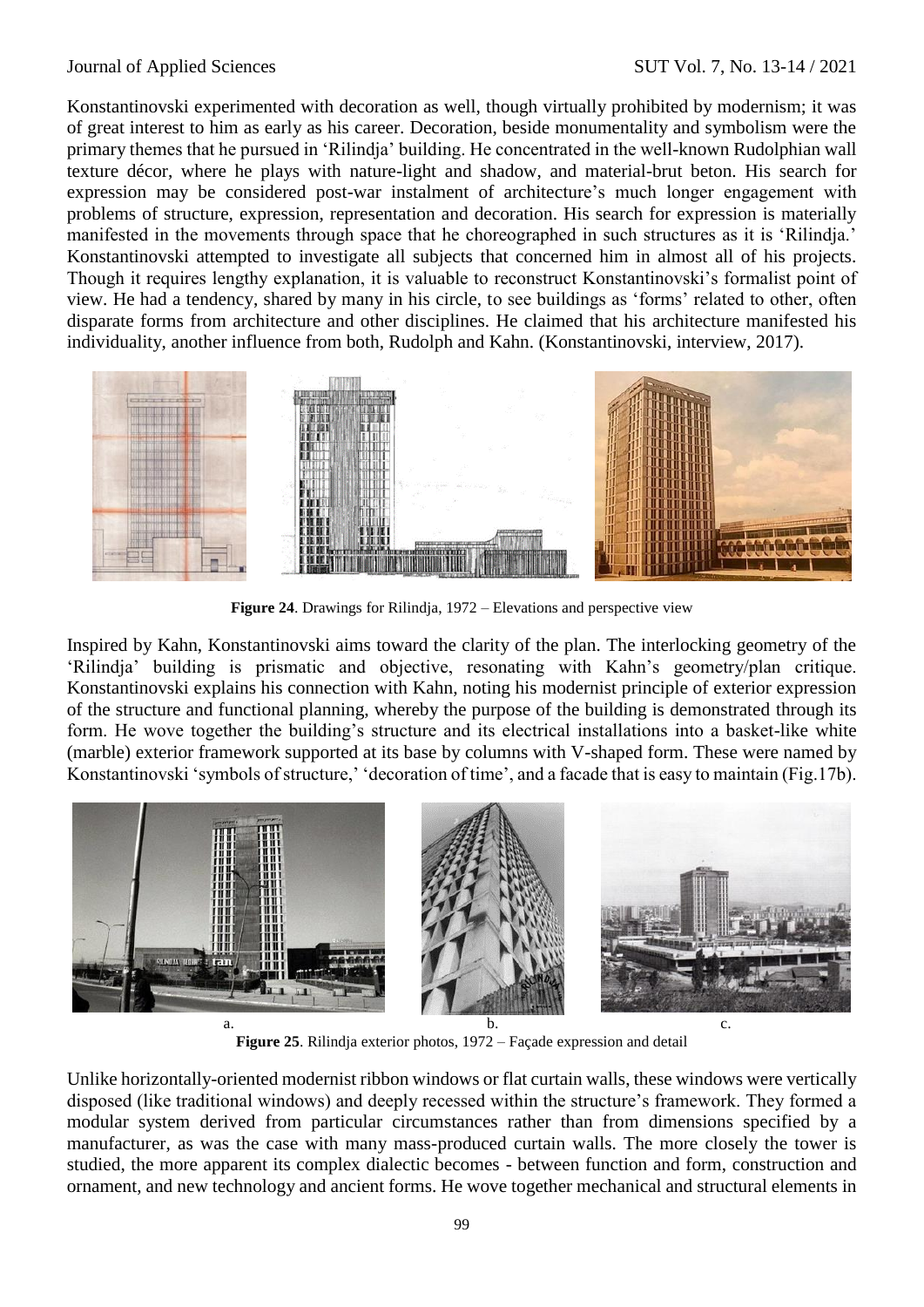a way that is most evident in the piers attached to the exterior. 'Rilindja' building's novel structural framework created opportunities for spatial innovation. The office floors inside were desirable and flexible 'open plans' almost entirely free of internal columns that obstruct most office space in tall buildings. (Fig. 17.a-b-c).

# **4 Conclusions**

Konstantinovski, as a product of Yale School of Architecture, influenced by Rudolph, Chermeyeff, Kahn and Pei, marked a new era of making architecture in Pristina by introducing the so-called Yale syndrome in the process of marking the new path of architecture in Pristina in the 70s.

With 'Rilindja' building he was the first promoter and executer of brutalism in Pristina. Under his influence, the international style path in Pristina was changed. Instead of the previous form-follows-form monotony, Konstantinovski would serve more individualistic, imaginative and plastic formal language. With him, the new architecture undertook an aesthetic shift: from thinness to thickness, from light to heavier, from style to brutal, from form to image, from rational to emotional, and from abstract to real.

The architecture that was promoted at 'Rilindja' building was an architecture of both formal virtuosity and overweening monumentality, an architecture of institutional power, because almost all types of government buildings, beginning with 'Rilindja' were brutalist buildings, referring to the building type as a stylistic dissemination.

Brutalism used by Konstantinovski at 'Rilindja' building illustrates the transition between two different definitions of brutalism: 'from the ethics of 'honest' structure to the aesthetics of expressive structural and sculptural effects.' Brutalism at 'Rilindja' building was also mediated by memorability embedded in later works, especially the poetic work of Edvard Ravnikar, Dragan Kovacević and others named mentioned above.

Brutalism on the surface of 'Rilindja' building should be interpreted as an expression of hyper masculinity. It is the working up into form of anxieties about methods of architectural representation. 'Now you have a brave man standing awake and watching the nation's prosperity,' concluded Konstantinovski after the building was constructed.

# **References**

- [1.] Sadiki, A. (2020). Arkitektura e ndërtesave publike në Prishtinë: 1945-1990. Faktorët shoqëror dhe formësues. Prishtinë: NTG Blendi.
- [2.] Jerliu, F.&Navakazi, V. (2018). The Socialist Modernization of Prishtina: Interrogating Types of Urban and Architectural Contributions to the City. MESTOaDEJINY, vol 7, 2018.2, pp.55-74. Košice, Slovakia.
- [3.] Lozanovska, M. (2015). "Brutalism, Metabolism and its American Parallel Encounters in Skopje and in the Architecture of Georgi Konstantinovski". New Zeland: The Journal of the Society of Architectural Historians, Australia and New Zeland, vol. 25, No.2, 149-151.
- [4.] Banham, R. (1966). The New Brutalism-Ethic or Aesthetic? London: The Architectural Press.
- [5.] Elezi, K&Saliu, N. (2019). 3rd International Forum on Architecture and Urbanism, Modernisation and Globalization, IFAU'19, Tirana, pp.186-193).
- [6.] Lozanovska, M. (2015). "Brutalism, Metabolism and its American Parallel Encounters in Skopje and in the Architecture of Georgi Konstantinovski". New Zeland: The Journal of the Society of Architectural Historians, Australia and New Zeland, vol. 25, No.2, 149-151.
- [7.] Elezi, K. (2017). "Georgi Konstantinovski: how the spirit of Yale came to Prishtina", Symposium: "Modernizmi Kosovar, një abetare e arkitekturës", Vienna, 29.03.2017.